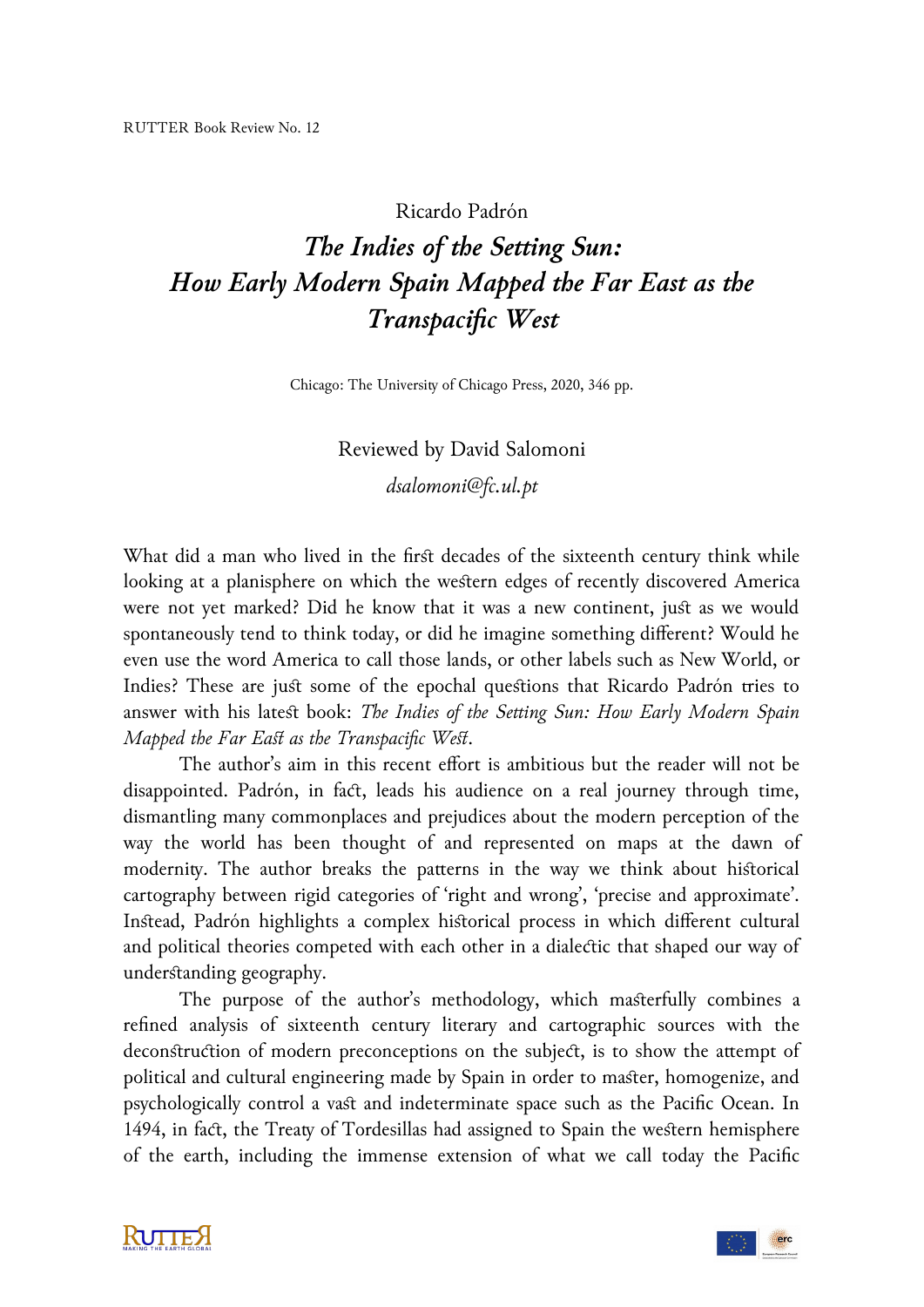Ocean. However, in Tordesillas some issues were left open. At the time of the treaty, the contracting parties, Spain and Portugal, had not considered with due attention the problem of the location of the antimeridian, and they did not yet know what was beyond the recently discovered American continent. Only with the first sighting of that immense sea in 1513, back then called *Mar del Sur* (the South Sea), thanks to Vasco Nunez de Balboa, and especially with the first crossing of that sea by Ferdinand Magellan, Spain would have had an idea of how large it was. The story told by Padron, therefore, is the story of how this immense vastness, once understood, was the object of a political project aimed at changing the emptiness into a tamable space over which to exercise its sovereignty.

In order to introduce the reader to this perspective, all in all understandable although not easily conceivable by the contemporary eye, so used to think about the world according to the criteria of modern cartography, the author explains his own amazement when in the course of his research he came across a description of the state of New Mexico within the second edition of one of the best-selling books of the early modern Spanish-speaking world, the *Historia de las cosas mas notables, ritos, y costumbres del gran Reino de la China*, published in Madrid in 1585 by Juan Gonzalez de Mendoza. This example is enlightening to make us understand how the very concept of America, meant as a continent in the modern meaning of this word, although not absent in the 16th century, nevertheless represented a minority share in the system of political conceptualization of the Pacific Ocean. As Padrón explains the dominant idea used to conceptualize the lands bordering the Pacific Ocean was that of the Indies, a term capable of defining such a vast space as a coherent whole: *Las Indias del Norte* (the North Indies, now North America), the *Las Indias del Sur* (South Indies, now South America), and the *Las Indias del Poniente* (the West Indies, corresponding to the Philippines and the Moluccas).

As Padrón explains, among the theories that were developed and survived throughout the sixteenth century to support this conceptual construction was that of an Amerasian continuity confronted with a theory of an untraversable Pacific. This idea is heir to Columbus' initial belief that he had arrived in Asia rather than discovering a new land in 1492. However, even after it became clear that such new immense land mass was something else, the thought that it was somehow connected with Asia would persist stubbornly. This hypothesis was supported by the prevailing Ptolemaic cosmographic conception according to which dry land prevailed over water on the globe's surface, as we know today. Cartographic evidence shows this idea, such as the Reinel planisphere of 1519, prior to Magellan's voyage, in which the unexplored western side of the American continent lacks iconographic representations of ships, normally used to indicate the sea, leaving open the hypothesis that an immense land mass might be extending in connection with Asia. The theory of Amerasian continuity was obviously in support of the Spanish imperial project. According to this conceptualization of space, still after Magellan's crossing,



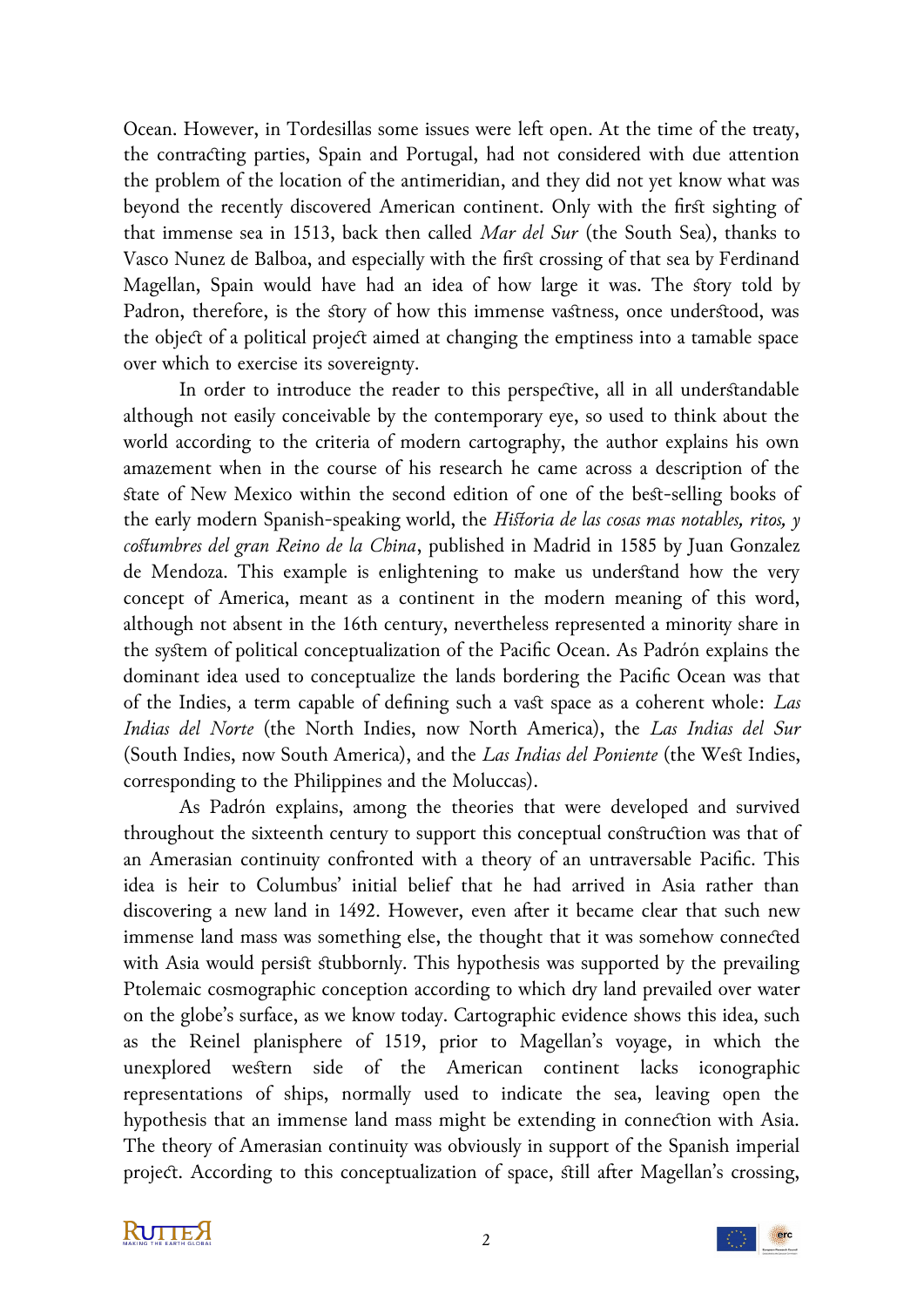the Pacific Ocean, although immense, was part of a single geographical system with East Asia, making the immense sea a sort of Spanish lake. This theory can be found in both literary and cartographic sources. For example, the account known under the name of *De Moluccis Insulis*, written in 1523 by Maximilian von Sevenborgen (aka Maximilianus Transylvanus), personal secretary of the Emperor Charles V, could not be more favourable to the feasibility of sailing through the Pacific Ocean (p. 109, eversion).

This report was made collecting the testimonies of the survivors of the first circumnavigation of the world started by the Portuguese Ferdinand Magellan and concluded by the Spanish Juan Sebastián Elcano, and was obviously in favour of the Spanish imperial transpacific project. For doing so, however, Sevenborgen needed to emphasize the successful crossing of the Pacific, despite the political failure of not being able to officially claim the possession of the Moluccan Islands. The emperor's secretary does not lie about the vastness of the Ocean and reports exactly the three months and twenty days voyage that took Magellan to cross it, but he «says absolutely nothing about starvation, thirst, sickness, desperation, loneliness, or mortality along the way» (p. 110, e-version). In conclusion, continues Padrón, Sevenborgen text has as an ultimate goal "to magnify the achievement of the Spanish as navigators, conquerors, and propagators of the faith", but for doing so he needed to portray the Pacific Ocean as a vast, yet tamable space, a part of a single and consistent political area. Sevenborgen's writing, which is clearly a political text, could not be further from the Report of the First Voyage Around the World (*Relazione del primo viaggio intorno al mondo*), written by Antonio Pigafetta, a companion of Magellan with whom he crossed the Pacific Ocean. Pigafetta gives us a dramatic description of this first crossing, in which the image of the great distance is conveyed to the reader by the emphasis put by the author on the suffering caused by disease and food shortages in almost four months of travel.

Between the two positions, eventually, the imperial one prevailed but not without difficulty. Technological, scientific and even religious factors were not extraneous to this process of political and geographical conceptual construction. The gradual improvement of navigation techniques and better knowledge of the Pacific currents allowed Andrés de Urdaneta to inaugurate the first stable route between America and Asia across the Pacific between 1564 and 1565. The beginning of the process of evangelization of East Asia also contributed to the impetus of the imperial creation of the West Indies. Despite this, as the author points out, from a territorial point of view the Spanish conquests in East Asia did not go beyond the Philippines and the Moluccas, and the metageographic constructions that allowed to organize these territories into a coherent whole with the American colonies, defining them as the Transpacific West instead of the Far East, lasted little more than a century and were not fully shared by all.